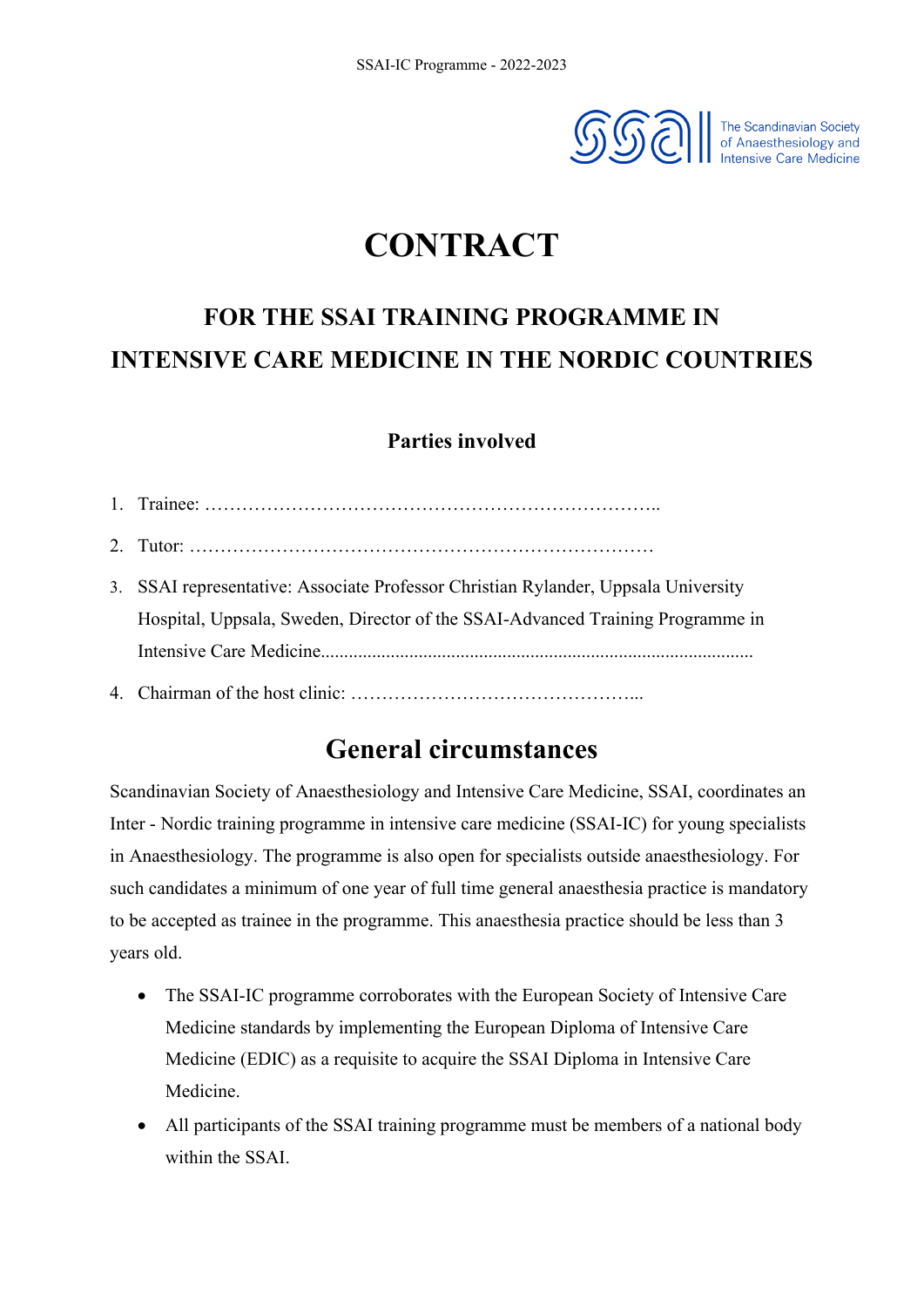- The training programme encompasses 2 years of intensive care medicine training.
- A minimum of one year of clinical training should be done at a university clinic.
- During the training period the trainee is designated a host clinic.
- The host clinic(s) will employ the trainee in an appropriate position for the duration of the training programme.
- The host clinic(s) will appoint a tutor for the trainee. It is the responsibility of procedural skills as recommended in the training objectives (appendix 1).
- The trainee will participate and complete 5 four-day educational courses organized by SSAI during the 2-year training programme (appendix 4).
- The trainee will complete an "ICU Project" during their 2 years training (appendix 2).
- The training period also includes an exchange programme with a university clinic in another country. The duration of the exchange period and the salary may be negotiated by the host clinic(s) representative(s) and the trainee, thus allowing flexibility regarding costs containment and available resources.
	- a. The international rotation is traditionally a rotation of 3 months at an ICU in another country.
	- b. This may be transformed into two auscultation periods of 2 weeks at two different units in different countries.
	- c. The third alternative is a one-week auscultation during no less than 5 full working days at the unit under special conditions (appendix 3).
- The trainee must pass the examination for the European Diploma in Intensive Care Medicine by the European Society of Intensive Care Medicine (EDIC I and II) in order to be awarded the Scandinavian Diploma in Intensive Care Medicine.
- At the end of the 2 year training period the trainee submits a report to the SSAI-IC training programme director evaluating the practical and theoretical training objectives of the SSAI-coordinated training programme (appendix 6).

#### **Deviations from the standard SSAI contract must be approved by the national**

representative(s) of the SSAI Steering Committee for the Inter-Nordic training programme in Intensive Care Medicine.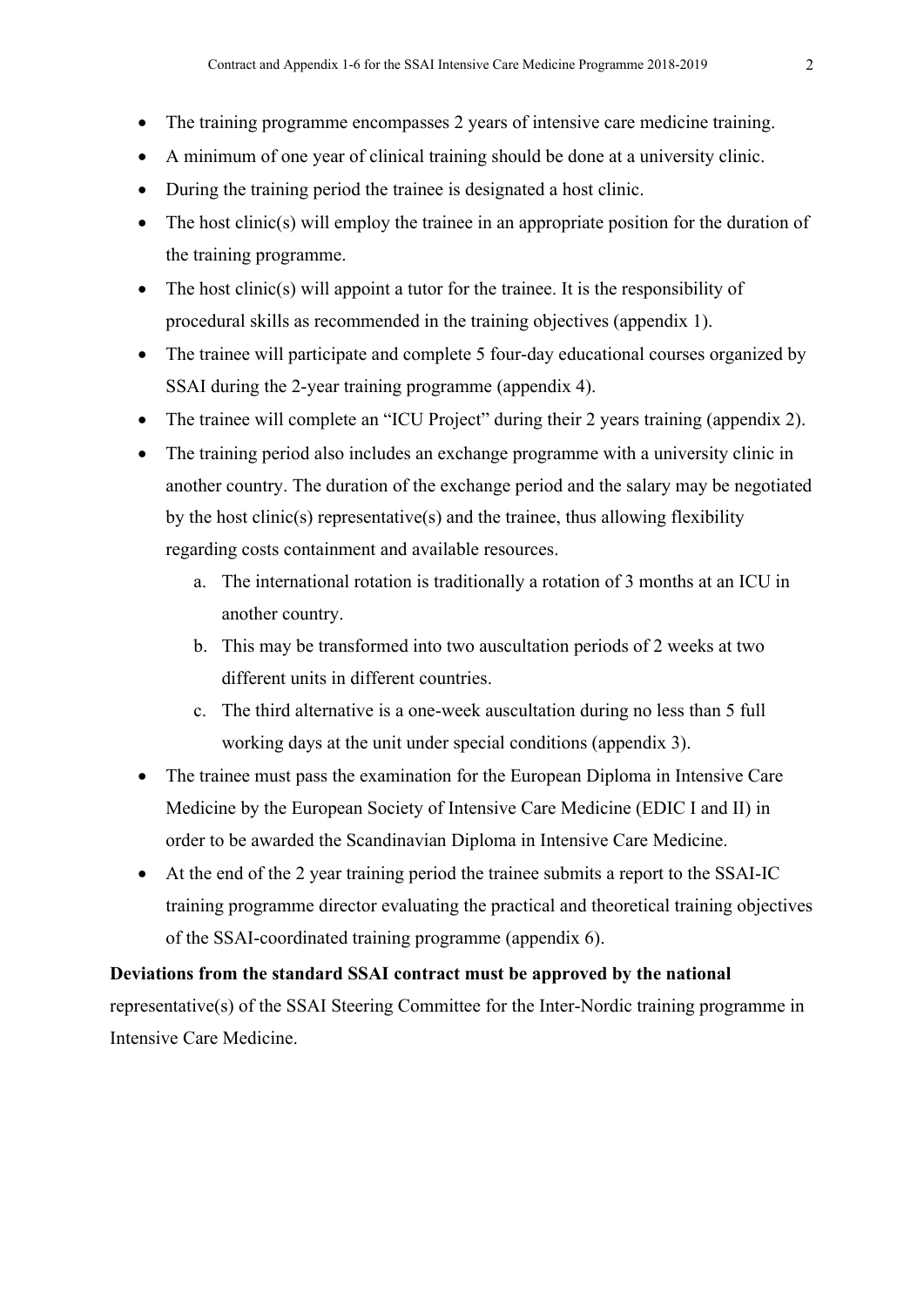## **Responsibilities of the host clinic(s), SSAI and the trainee**

### **Responsibilities of the host clinic(s).**

- The host clinic(s) will organize for the trainee a training programme that will cover major fields of intensive care medicine.
- The training programme will start simultaneously between January 1 and March 1, 2022 for all trainees in the Nordic countries.
- The host clinic(s) will employ the trainee in an appropriate position during the 2 years of the training programme.
- The host clinic(s) will appoint a tutor for the trainee.
- The host clinic will provide the necessary facilities and time (2-4 weeks per year) for the trainee to complete the ICU project (appendix 2).
- All expenses for the SSAI-coordinated training programme in Intensive Care Medicine (including travelling, accommodation and a fee for each course) have to be covered by the host clinic(s) (appendix 4).
- The host clinic(s) and the trainee will cooperate with the national representative(s) of the SSAI-IC Steering Committee in organizing an exchange programme (appendix 5). The exchange programme may be organized as:
	- 1. A direct exchange between 2 clinics in different countries.
	- 2. A visit to a foreign clinic funded by the host clinic(s) or by research funds.
	- 3. A position (locum) at the receiving clinic.
- During the exchange period the host clinic(s) will help the trainee with solving local problems such as accommodation and temporary certification.

### **Responsibilities of SSAI**

- SSAI will during the two-years training period organize 5 courses each of 4 days duration, for all participating trainees in the Nordic countries and the common language will be English.
- SSAI (national representative(s) of the SSAI-IC Steering Committee, see appendix 5) will facilitate, together with the trainee and the participating host clinics, an exchange programme that allows the trainees a temporary stay in a clinic in another country.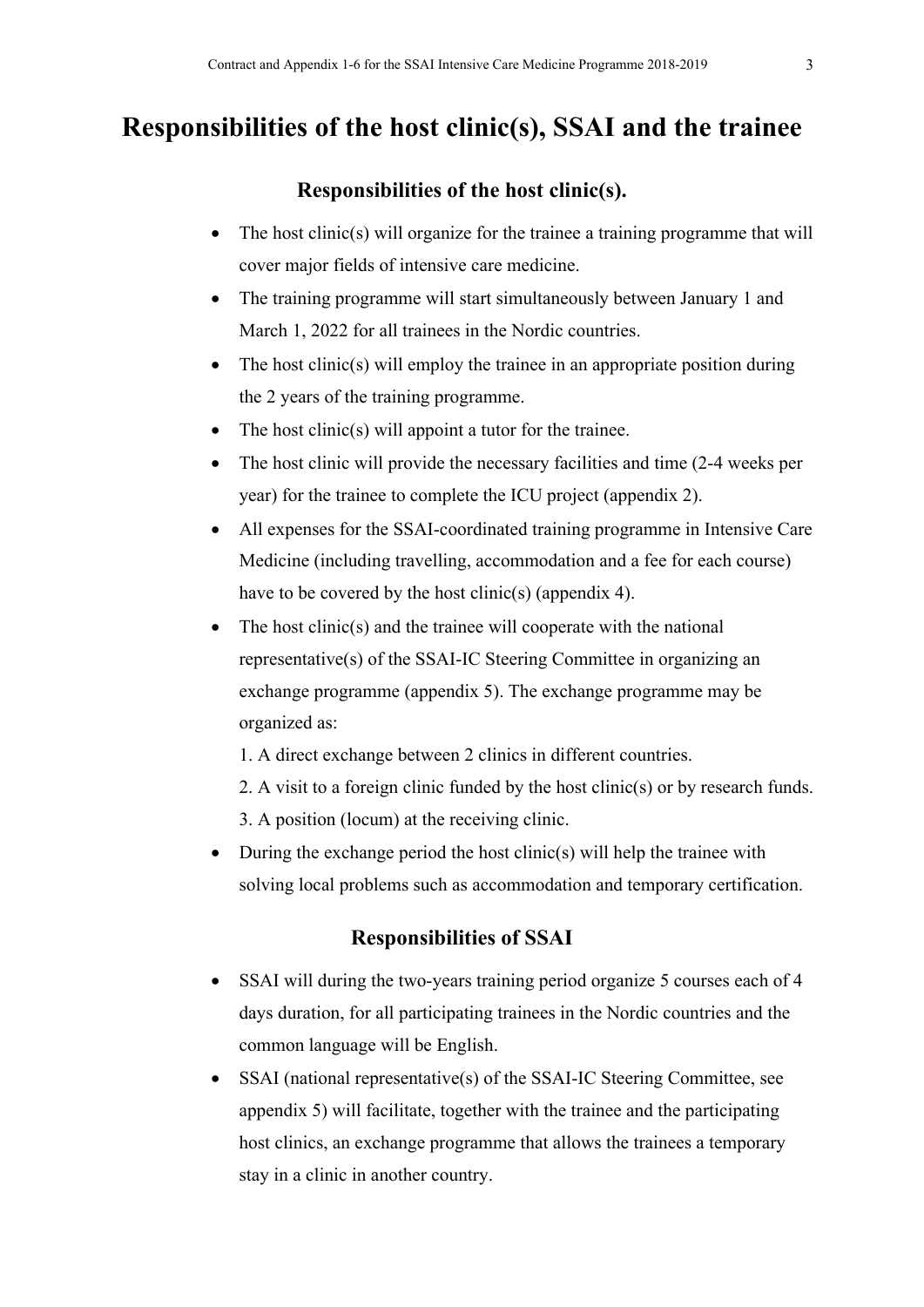- SSAI (the national representative(s) of the SSAI-IC Steering Committee, appendix 5) will assist the trainee and the tutor starting and conducting the ICU-Project by request.
- SSAI will have the Steering Committee with 1-4 members from each Nordic country at the disposal during the programme. This committee will coordinate the training programme and help in solving practical problems that may arise (appendix 5).

#### **Responsibilities of the trainee:**

- During the 2 years of training the trainee will actively participate and assist the host clinic(s) in performing clinical duties including acquisition of advanced theoretical knowledge and training in cognitive, attitudinal, practical and procedural skills as recommended in the training objectives (appendix 1).
- To finally obtain the SSAI Scandinavian Diploma in Intensive Care Medicine, the trainee must attend the examination for the European Diploma in Intensive Care Medicine and acquire the European Diploma in Intensive Care (EDIC I and II) awarded by the European Society of Intensive Care Medicine (ESICM, www.esicm.org/).
- The trainee should send the organizers of the courses confirmation that the course fee has been paid (bank transfer account no or another kind of confirmation) at latest 30 days before the start of each course. If payment is not done in proper time, the trainee might not be allowed to attend the course.
- E-mail and Base-Camp (or other web based platforms as notified in the future) will be used for communication between the Steering Committee members/course organizers/SSAI-IC secretary and the trainee/tutor/head of department.
- The trainee must keep a record of his/her completion of the different parts included in the Scandinavian Diploma in Intensive Care. See attached application form for the Scandinavian Diploma (appendix 6).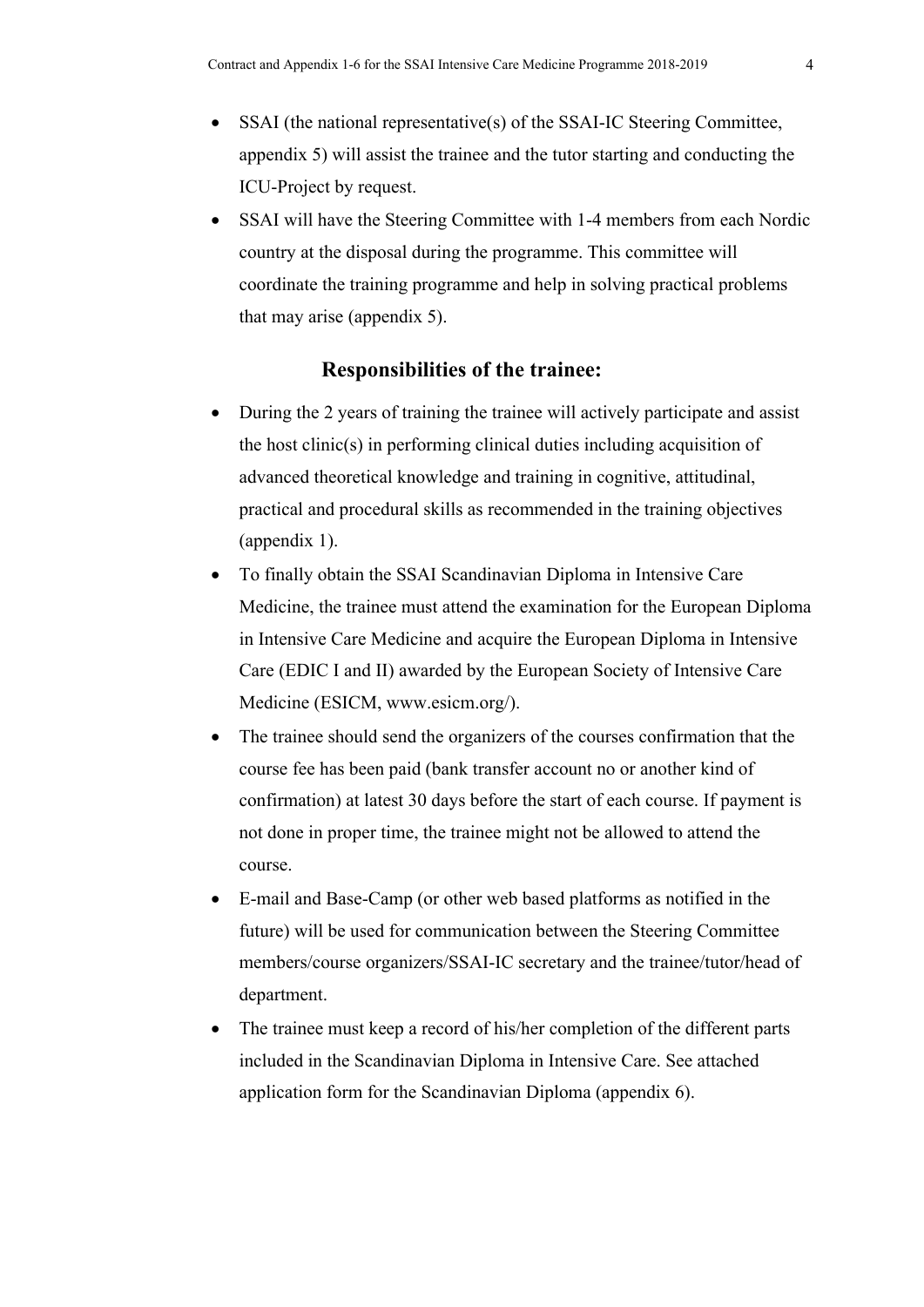#### **Responsibilities of the tutor**

- The tutor should guide the trainee during the whole training period in order to help the trainee to fulfil the contract. This is best done by regular meetings i.e. every third month to discuss how the training proceeds.
- The tutor should be advisor and counsellor for the trainee with regard to the "ICU Project".
- The tutor should guide the trainee on how to prepare for the EDIC I and II.

## **Training objectives**

#### **Contents of clinical training**

The training programme will cover all essential fields of Intensive Care Medicine. This can be organized either on a general intensive care unit with complement of medical and surgical specialists or by combining training in several specialized intensive care units.

The intensive care units participating in the training programme should fulfill the following requirements:

- 1. Designated medical and nursing directors.
- 2. Dedicated intensive care medicine specialists.
- 3. Full in-house coverage of patient care round the clock.

The training will include approximately 12 months in a general intensive care unit.

The remaining 12 months should consist of training in at least two of the following intensive care units with:

- Cardiovascular surgical, thoracic surgical and cardiac intensive care patients.
- Neurosurgical and neurological intensive care patients.
- Neonatal/pediatric intensive care patients.
- Burn-injuries.

The period of time spent in each intensive care unit may vary according to educational purposes.

#### **Diploma and certification**

The Diploma in Intensive Care Medicine from the SSAI will be received by the trainee after fulfilling all the items listed in appendix 6.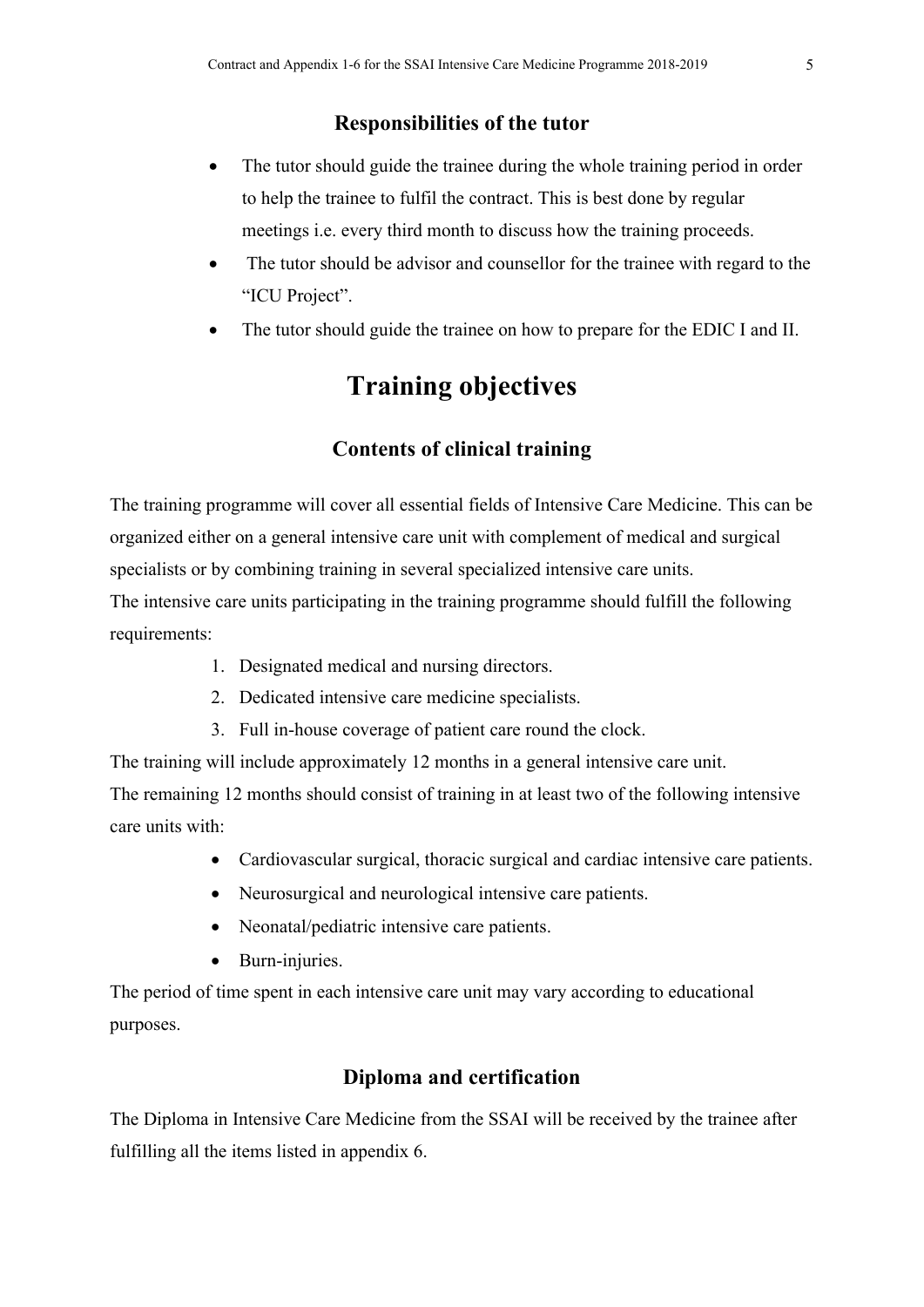### **Expenses for the programme**

The course fee for each of the five courses is 900 Euros/course. The course fee usually includes free lunch/coffee during the course but it does not include travel expenses and accommodation that should be covered by the host clinic. Other arrangement concerning finances has to be approved by the steering group.

In addition, the sending hospital department has to cover the salary for the participant and his/her replacement.

#### **Signatures:**

| <b>Trainee</b>                |                                                   | <b>Date</b> |
|-------------------------------|---------------------------------------------------|-------------|
| SSAI representative           | Christian Rylander, Director of the SSAI training | Date        |
| Chairman of the host clinic 1 | Programme in Intensive Care Medicine              | Date        |
| Chairman of the host clinic 2 |                                                   | Date        |
| Chairman of the host clinic 3 |                                                   | Date        |
| Tutor                         |                                                   | Date        |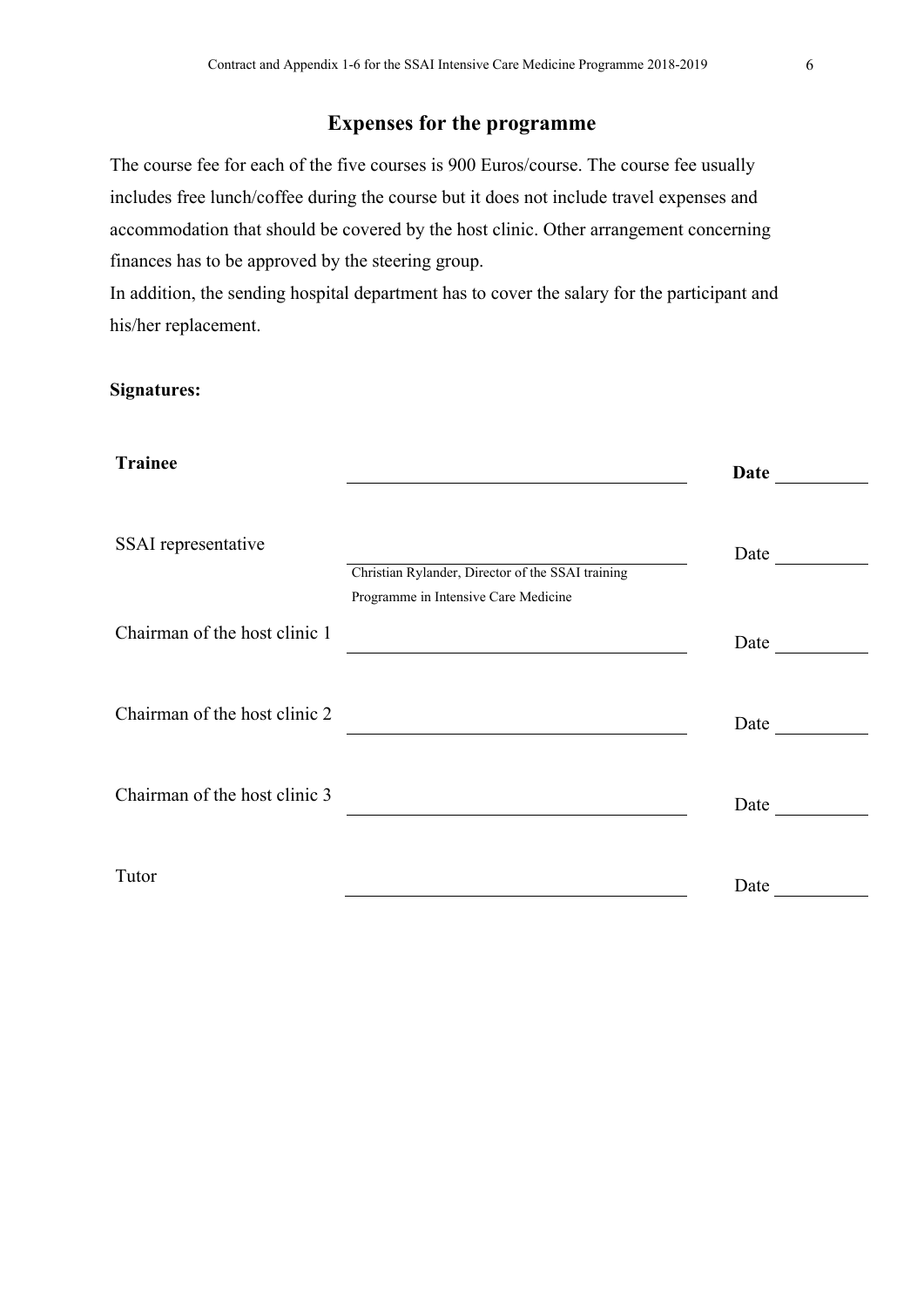## **Aims of the training**

- Acquire comprehensive theoretical knowledge in intensive care medicine.
- Acquire sufficient clinical experience and technical skill to identify and handle complex clinical problems and diseases encountered in the intensive care unit.
- Acquire knowledge and mastery of the medical technology used in the intensive care units.
- Acquire knowledge of appropriate ethical standards and ability to cope with the psychological and social effects of critical illness on patients and their relatives.
- Acquire ability to take full responsibility for the quality of treatment and care of the critically ill patient.
- Acquire ability to work in a multi-disciplinary team.
- Acquire knowledge of contemporary research fields.
- Acquire ability to design local standard protocols for quality assurance studies and/or specifications of requirements for purchase within clinical relevant issues.

#### **Areas of training**

The programme provides acquisition of advanced theoretical knowledge and training in cognitive, attitudinal, practical and procedural skills including application of indications and contraindications, recognition of pitfalls, management of complications of diagnostic and therapeutic procedures, interpretation of data obtained from clinical examination, monitoring and laboratory investigations and determination of actions based on theoretical considerations and the available clinical information.

### **Methods of training**

- Promotion of quality care in the ICU and efficient use of critical care resources with the supervision of the tutor and/or other advanced training instructors.
- Daily clinical rounds.
- Performing critical care procedures.
- Active participation in clinical conferences.
- Evaluation of treatment modalities and participation in quality improvement.
- Intensive Care Medicine services on a 24/7 basis.
- Unit management.
- Communication and collaboration.
- Participation in continuing medical education and research programmes.
- ICU Project.
- Participation in the 5 courses organized by SSAI.
- Current with the medical literature.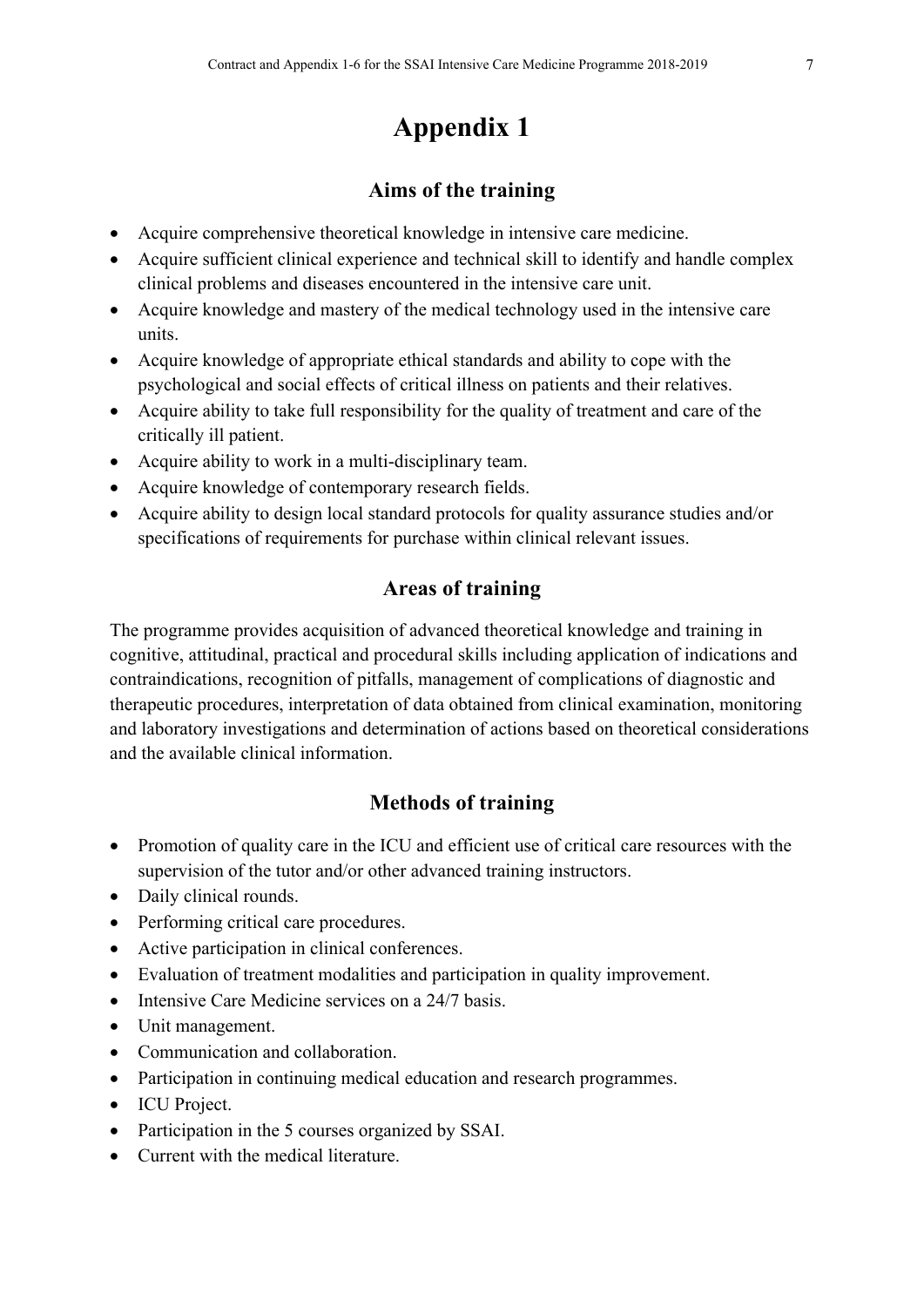## **Evaluation**

- Discussions with the tutor and/or the advanced training instructors every 3 months.
- Joint meetings arranged by the SSAI programme committee at each of the 5 courses.
- A written report evaluating the practical and theoretical training objectives of the 2 year SSAI-coordinated training programme, made by the trainee.
- The ICU-Project.
- European Diploma in Intensive Care Medicine.

## **Contents of the training**

Training in practical, attitudinal and procedural skills.

- General/attitudinal: Identification and management of the critical ill patient and awareness of ethical, legal and psychosocial factors.
- Respiratory: recognition, assessment. Basic and advanced management of respiratory distress.
- Cardiovascular: recognition, assessment and management of acute circulatory problems and crises. Basic and advanced cardiopulmonary resuscitation.
- Neurological/Psychiatric: recognition, global assessment and management of common acute neurological and psychiatric problems.
- Renal: recognition, assessment and basic and advanced management of acute renal failure.
- Metabolic: recognition, assessment and treatment of acute metabolic and endocrine crises.
- Gastrointestinal: recognition, assessment and treatment of gastrointestinal crises and hepatic failure.
- Haematological: recognition, global assessment and treatment of coagulation disorders, anaemia and transfusion reactions.
- Infection: recognition, assessment and treatment of manifest or suspected infection.
- Nutrition: assessment of nutritional needs and knowledge of techniques to fulfil these needs.
- Toxicology/drug overdose: recognition, assessment and treatment of intoxications.
- Trauma: assessment and treatment of the trauma patient.
- Monitoring and life support devices.
- Pharmacology: implementation and control.
- Ethical: guidelines, DNR and treatment limitations, patients and family's wishes.
- Organizational: Structure, coordination and quality of patient management. Risk estimation. Triage. Cost containment. Data management systems.

## **Theoretical knowledge**

Theoretical knowledge of the following topics and disorders (including - when applicablephysiology, pathophysiology, pathology, symptomatology, complications, diagnosis and differential diagnosis, prophylaxis and therapy):

• Basic and advanced CPR and cerebral resuscitation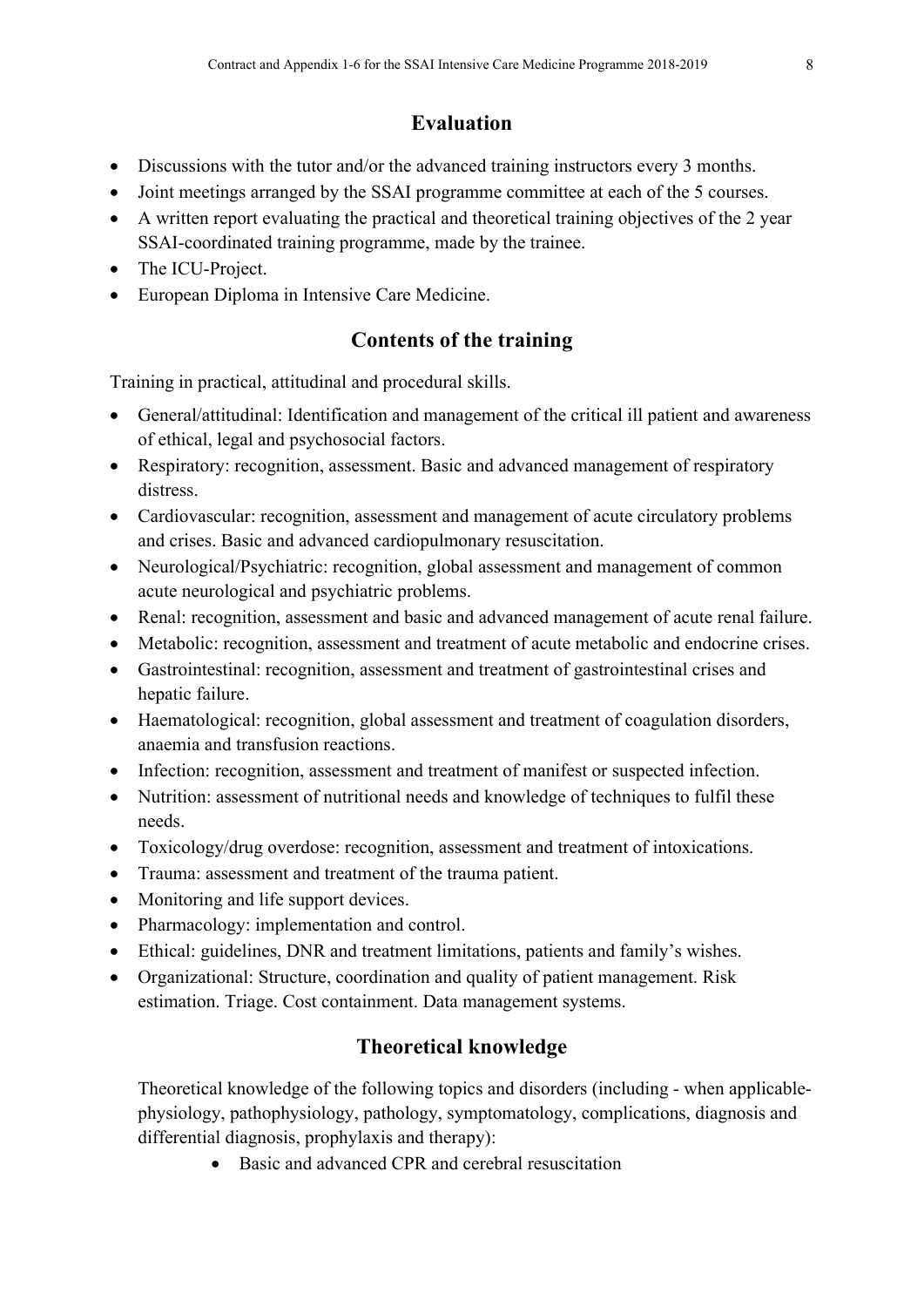- Respiratory
- Cardiovascular
- Neurological/Psychiatric
- Renal (including electrolytes, acid-base balance)
- Infection and antibiotics
- Haematological
- Gastrointestinal
- Obstetrical/urogenital
- Metabolic and endocrinological
- Nutritional
- Drug overdose and intoxication
- Immunology and transplantation
- Multiorgan dysfunction
- Trauma, burns and environmental insults
- Sedation and analgesia
- Vasoactive drugs
- Pharmacology
- Monitoring
- Transportation
- Organizational/administrative
- Ethical

### **Patient management experience**

Proper training and personal experience in the management of critically ill patients.

For further details please consult:

Society of Intensive Care Medicine and European Society of Pediatric Intensive Care: Guidelines for a training programme in intensive care medicine European. Intensive Care Med 1996; 22: 166 - 172.

American College of Critical Care Medicine of the Society of Critical Care Medicine: Guidelines for advanced training for physicians in critical care. Crit Care Med 1997; 25: 1601 - 1607.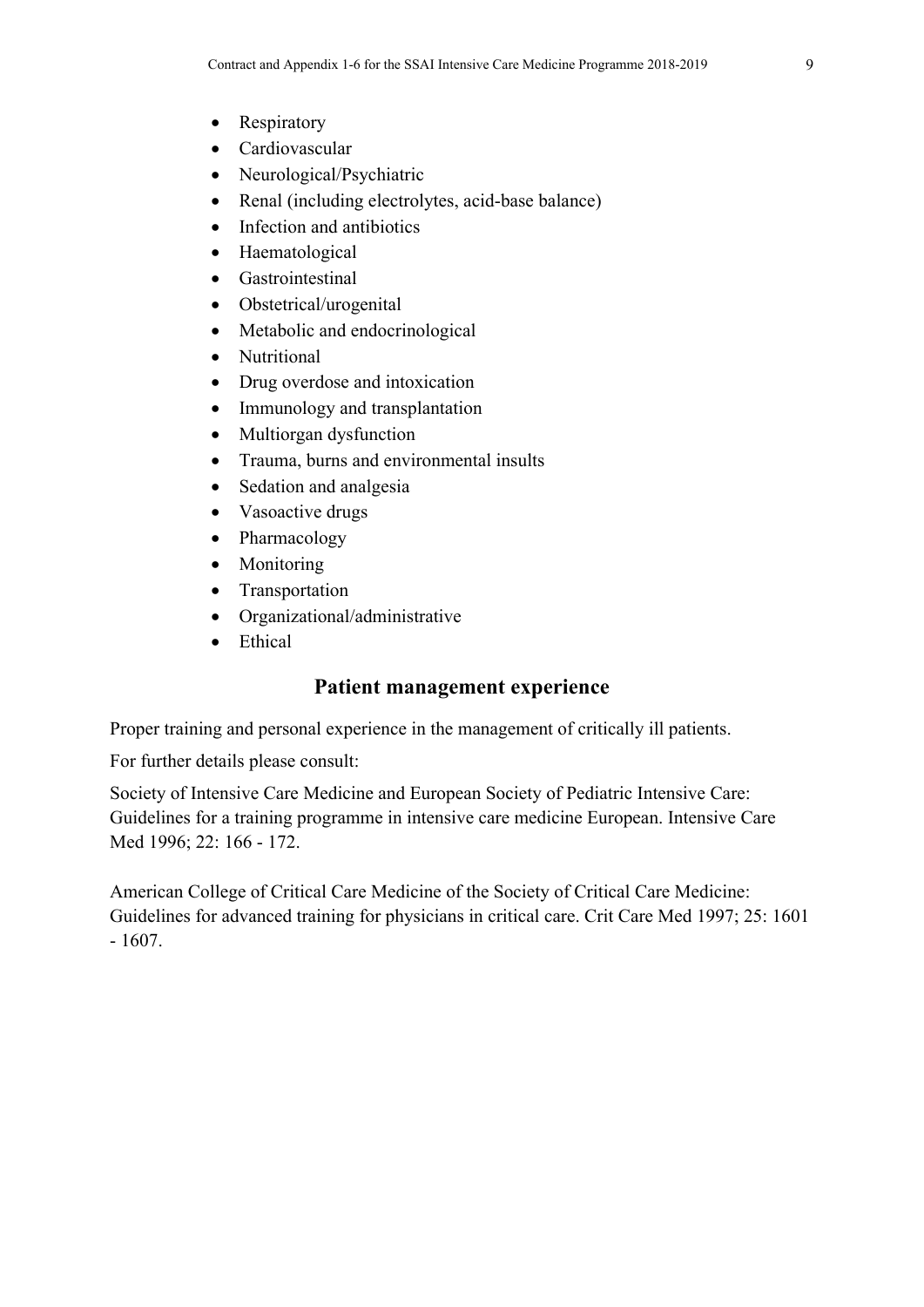## **ICU Project**

As part of the two year educational programme of intensive care medicine of the Scandinavian Society of Anaesthesiology and Intensive Care Medicine the trainees must perform an ICU Project.

A preliminary plan/protocol for the ICU project must be included with the application.

#### **Objective**

To practice the competence of doing quality controls according to general scientific principles.

To document the ability to independently assess available information or to produce and aggregate information in clinically relevant questions as a basis for local protocols or to be able to formulate specifications of requirements for purchases, an ICU Project is a part of the training programme. In addition, it is important to be able to conduct a quality control studies in own intensive care unit of key indicators of ICU management quality such as incidence of ventilator induced pneumonia, catheter sepsis, outcome of septic shock treatment etc.

#### **Method**

ICU Project could be

- Research project, observational study, interventional study etc.
- Quality control/development project.

Systematic literature review, which may involve a case report or a case series. The topics must be related to intensive care medicine. If the trainee has already ongoing project it may be included.

#### **Preparation – presentation - endorsement**

1. **Project Topic and Design:** The project topic and design as well as project tutor must be a part of the application in September, 2021. A PowerPoint presentation w 5-6 slides should be prepared about the proposed project to be presented at the first course held in Uppsala-Stockholm in March 2022. The presentation should include: Title, authors, aim and method. The national representatives may assist in this matter if requested.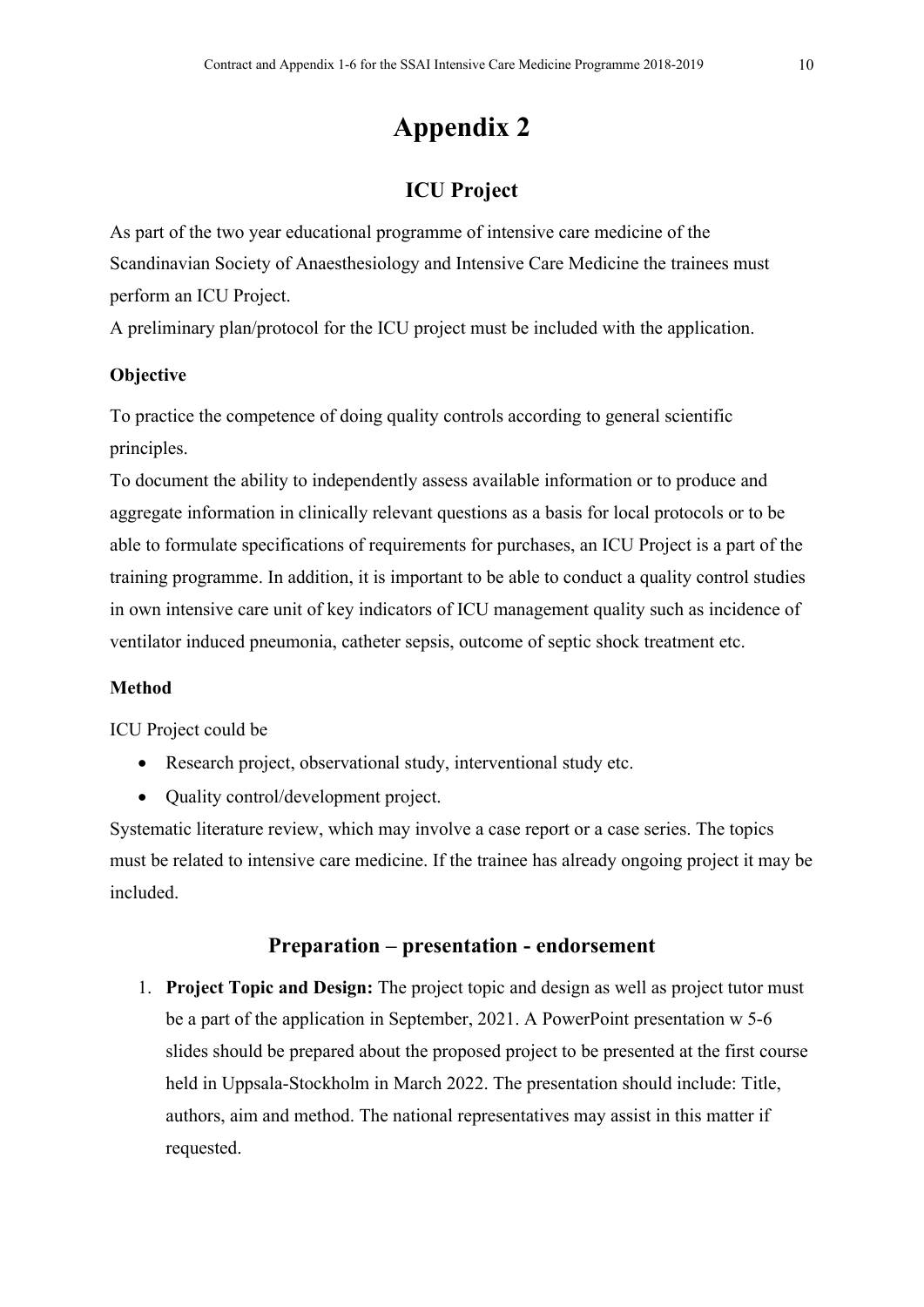- 2. **Ethical approval:** The project must be performed in accordance with the Helsinki Declaration and that any applicable permission has to be obtained from the appropriate ethics committee and other relevant, national bodies (deadline March 1, 2021).
- 3. **Abstract:** Write a 250-500 words abstract (deadline August 1, 2023) in accordance with the manuscript instructions for authors Acta Anaesthesiologica Scandinavica (http://www.wiley.com/bw/submit.asp?ref=0001-5172&site=1) and submit to the Reykjavik course director (gislihs  $\omega$  landspitali. is) with a cc to your [national](mailto:national) representative(s) of the SSAI-IC Steering Committee.
- 4. **PPT Presentation**: Prepare a 15 min PowerPoint presentation of the ICU Project to be presented and evaluated during the Reykjavik course in September 2023. The PowerPoint presentation should be submitted to the Reykjavik course director  $(gishihs@landspitali.is)$  with a cc to your [national](mailto:national) representative(s) of the SSAI-IC Steering Committee.
- 5. The language is English.
- 6. The national representatives are willing to assist the trainee by advice to formulate an appropriate project (appendix 5).

#### **Examples of what can be accepted as ICU project:**

- 1. Research that is a part of ongoing or recently completed PhD work.
- 2. Retrospective evaluation of a clinical ICU problem.
- 3. Retrospective or prospective quality assurance study, for example
	- a. VAP incidence in your ICU during one year.
	- b. Causes and outcome of sepsis in your ICU during one year.
	- c. Adherence to "Surviving sepsis guidelines in your ICU".
	- d. Incidence of acute kidney injury according to RIFLE in your ICU during one year.
	- e. Quality of nutrition in your ICU (which route, how fast, how much etc.).
- 4. Quality assurance/development project.

Comprehensive review article on an ICU relevant topic, for example: Treatment of sepsis, Tight glucose control, Hypothermia after cardiac arrest, Use of glutamine in ICU patients. Such review must be based on a comprehensive literature review.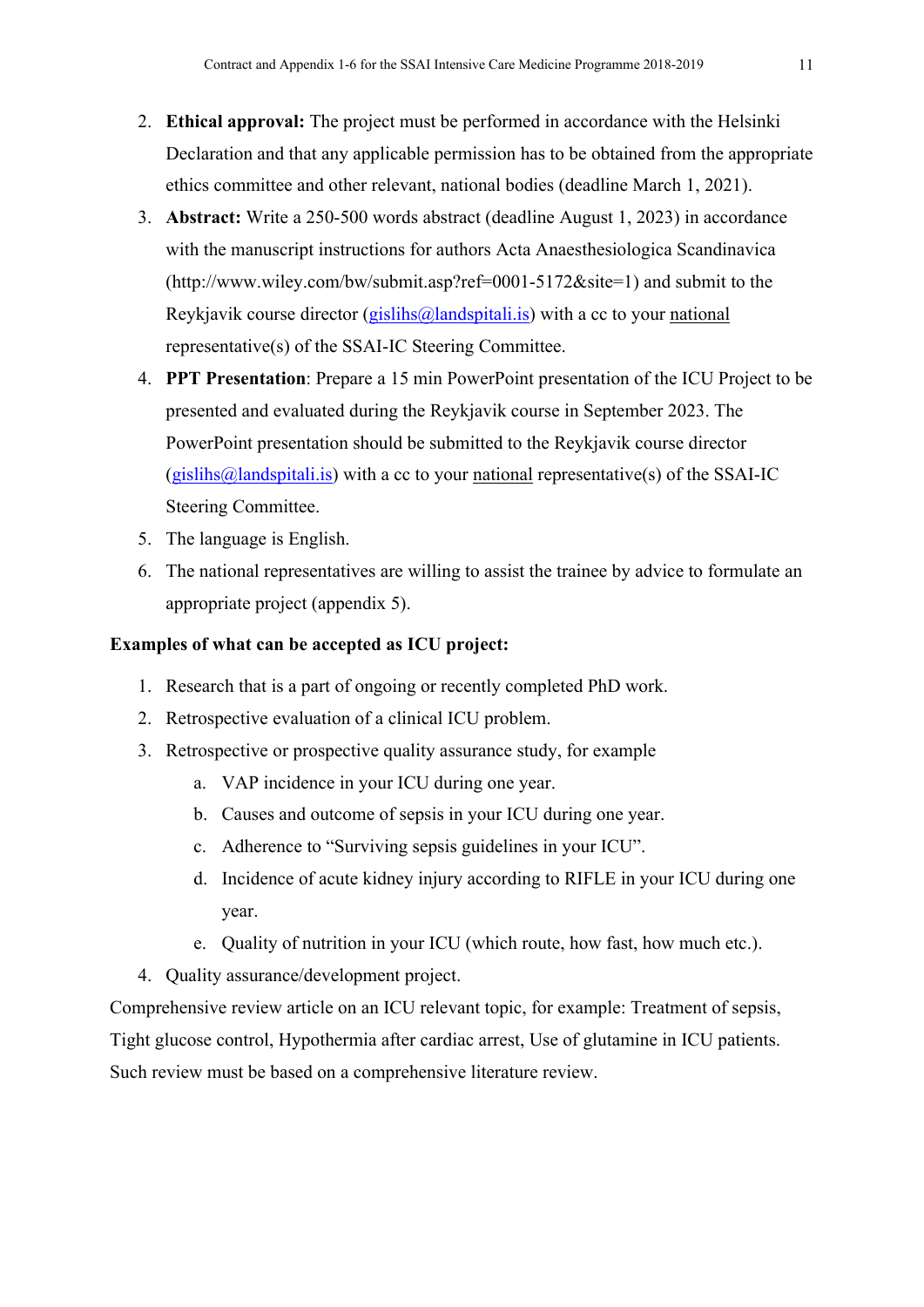#### **International Rotation**

The international rotation serves several purposes besides training in quality control. The aim is also to provide the candidates with a competence in adapting and transferring new treatment modalities from other units, and to learn about differences in logistics, organisation and routines between different countries.

The international rotation is traditionally a rotation of not less than 3 months at an ICU in another country and the SSAI-IC Steering Committee strongly supports that tradition. This may be transformed into two auscultation periods of 2 weeks at two different units in different countries. The third alternative is a one week auscultation period in presence at the unit during not less than 5 full working days, accompanied by a written report to the national representative(s) and accompanied by an oral presentation at the home department approved and certified by the tutor. It is advisable that such a report focuses upon specific tasks where a comparison between the home unit and the visited unit may be of special interest. The host clinic(s) and the trainee will cooperate with the national representative(s) of the SSAI-IC Steering Committee in organizing an exchange programme (appendix 5).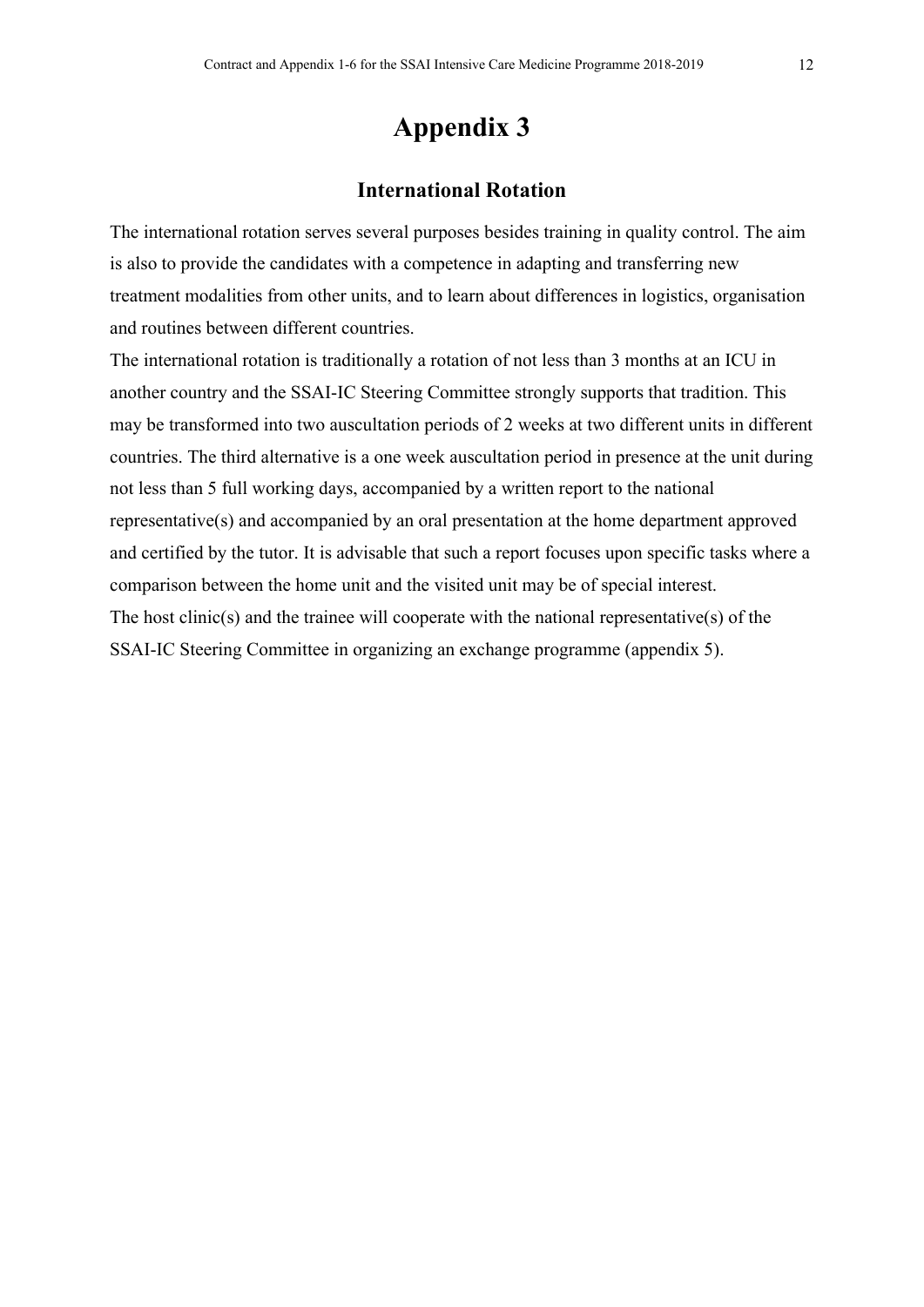## **Courses of the SSAI training programme in Intensive Care Medicine 2022-2023**

| <b>Time</b>        | <b>Site</b>                                       | Organizer                           |
|--------------------|---------------------------------------------------|-------------------------------------|
|                    |                                                   | Prof. Sten Rubertsson               |
|                    |                                                   | sten.rubertsson@akademiska.se       |
| 2022               |                                                   |                                     |
|                    | Karolinska University Hospital, &                 | Prof. Miklos Lipcsey                |
| <b>March 28-31</b> | Uppsala University Hospital,<br>Stockholm, Sweden | miklos.lipcsey@surgsci.uu.se        |
|                    |                                                   | Dr. Anna Somell                     |
|                    |                                                   | anna.somell@regionstockholm.se      |
|                    |                                                   | Assoc.Prof. Morten H. Bestle        |
|                    |                                                   | morten.bestle@regionh.dk            |
| 2022               |                                                   |                                     |
|                    | Copenhagen University Hospitals,                  | Dr. Meike Tomesch Behzadi           |
| May 3-6            | Copenhagen, Denmark                               | meike.tomesch@rn.dk                 |
|                    |                                                   |                                     |
|                    |                                                   | Dr. Sigurdur Sigurdsson             |
|                    |                                                   | sigurdur.thor.sigurdsson@regionh.dk |
|                    |                                                   | Assoc. Prof. Johanna Hästbacka      |
|                    |                                                   | johanna.hastbacka@hus.fi            |
|                    |                                                   | Assoc. Prof. Erika Wilkman          |
| 2023               |                                                   | erika.wilkman@hus.fi                |
|                    | Helsinki University Hospital,                     |                                     |
| January            | Helsinki, Finland                                 | Prof. Matti Reinikainen             |
| $24 - 27$          |                                                   | matti.reinikainen@kuh.fi            |
|                    |                                                   |                                     |
|                    |                                                   | Prof. Markus Skrifvars              |
|                    |                                                   | markus.skrifvars@hus.fi             |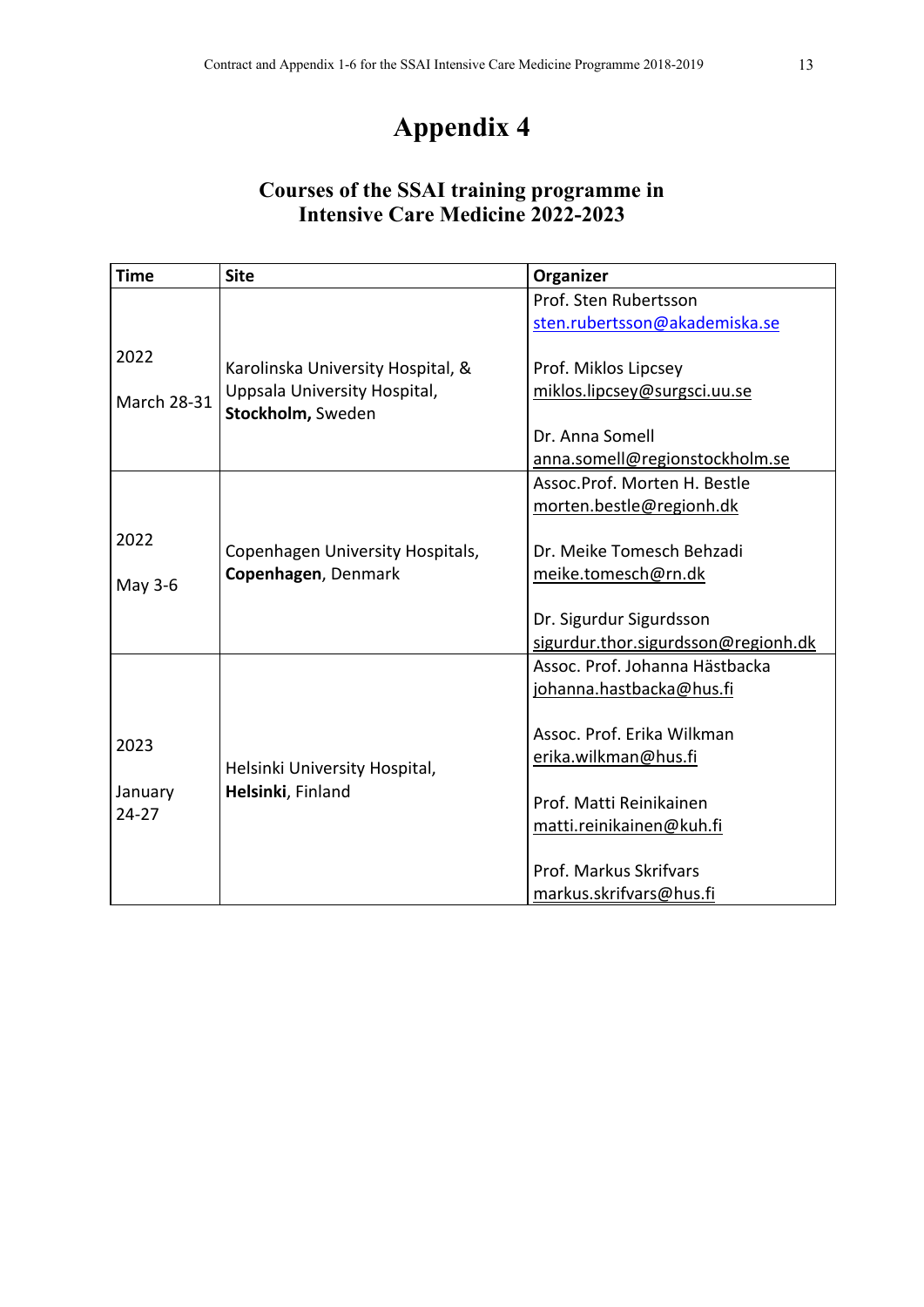|             |                                                                        | Prof. Hans Flaatten                                            |
|-------------|------------------------------------------------------------------------|----------------------------------------------------------------|
|             | Oslo University Hospital & Bergen<br>University Hospital, Oslo, Norway | hans.flaatten@helse-bergen.no                                  |
|             |                                                                        | Prof. Anne Berit Guttormsen<br>anne.guttormsen@helse-bergen.no |
| 2023        |                                                                        | Prof. Tor Inge Tönnessen<br>t.i.tonnessen@medisin.uio.no       |
| April 24-27 |                                                                        | Dr. Leonie Schwarz                                             |
|             |                                                                        | Gabriele.leonie.schwarz@helse-                                 |
|             |                                                                        | bergen.no;                                                     |
|             |                                                                        | leonie.schwarz@icloud.com                                      |
|             |                                                                        | Dr. Søren Pischke                                              |
|             |                                                                        | s.e.pischke@medisin.uio.no                                     |
|             |                                                                        | Prof. Gisli H. Sigurdsson                                      |
|             |                                                                        | gislihs@landspitali.is                                         |
|             |                                                                        |                                                                |
| 2023        | Landspitali University Hospital,                                       | Prof. Martin Ingi Sigurdsson                                   |
|             |                                                                        | martin.ingi.sigurdsson@landspitali.is,                         |
| Sep 6-9     | Reykjavik, Iceland                                                     | martiningi@gmail.com                                           |
|             |                                                                        |                                                                |
|             |                                                                        | Dr. Katrin Thormar.                                            |
|             |                                                                        | katrinthormar@gmail.com,                                       |
|             |                                                                        | katrin.maria.thormar@landspitali.is                            |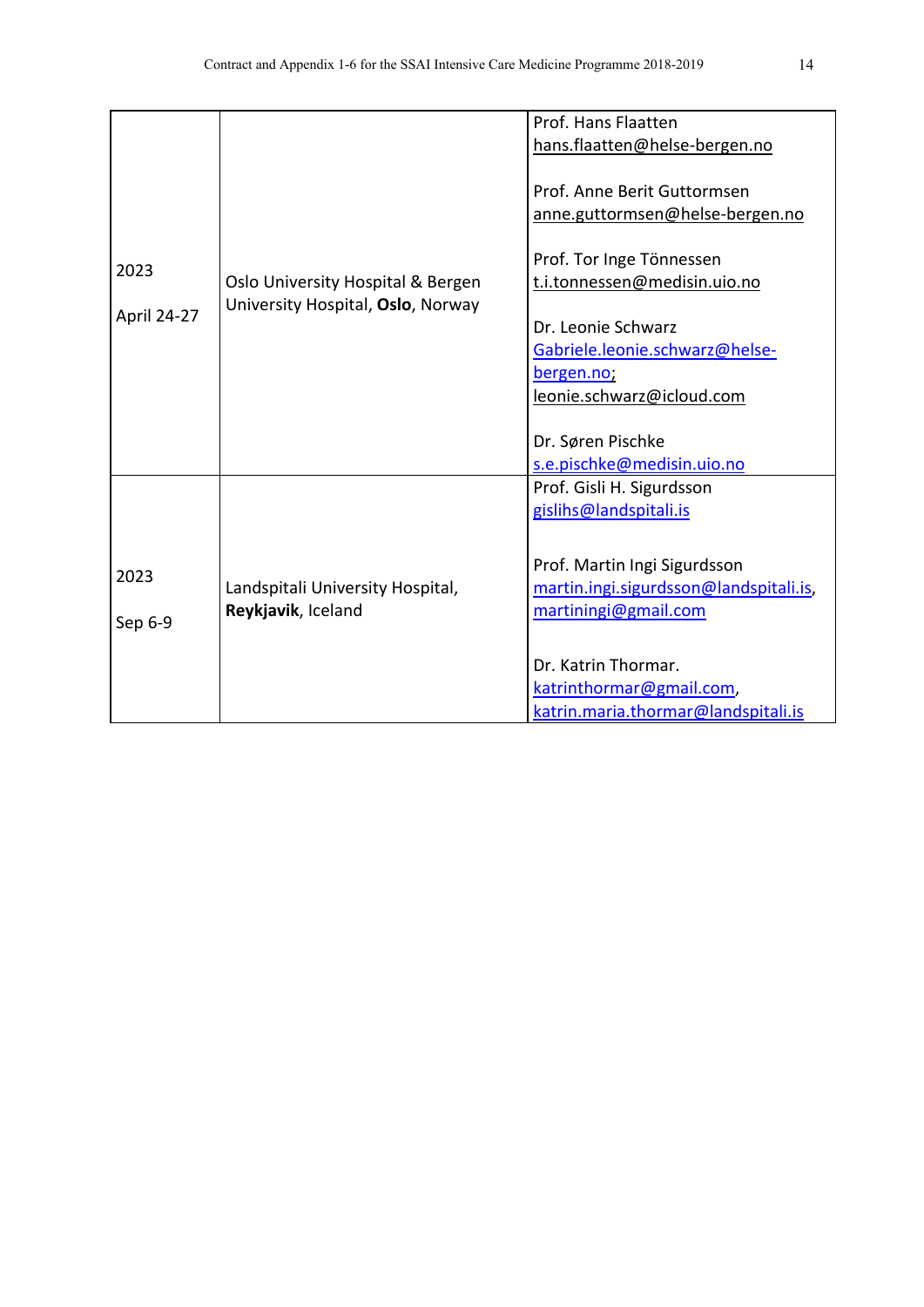## **SSAI-IC Programme Steering Committee:**

#### **Administration**

- Assoc. Prof. Christian Rylander (chair), Uppsala University Hospital, Uppsala, Sweden, [christian.rylanderc@akademiska.se,](mailto:christian.rylanderc@akademiska.se) phone +46 736 60 14 75
- Katja Andersson (secretary), Uppsala University Hospital, Uppsala, Sweden, [katja.andersson@surgsci.uu.se](mailto:katja.andersson@surgsci.uu.se)

#### **National representatives**

- Assoc. Prof. Johanna Hästbacka, Helsinki University Hospital, Finland ,
- Prof. Martin Sigurdsson, Landspitali University Hosp, Reykjavik, Iceland [martin@landspitali.is](mailto:martin@landspitali.is)
- Prof. Gisli H Sigurdsson, Landspitali University Hosp, Reykjavik, Iceland [gislihs@landspitali.is](mailto:gislihs@landspitali.is)
- Dr. Katrín María Þormar, Landspitali University Hosp, Reykjavik, Iceland [kata@landspitali.is](mailto:kata@landspitali.is)
- Prof. Sten Rubertsson, Uppsala University Hospital, Uppsala, Sweden [sten.rubertsson@akademiska.se](mailto:sten.rubertsson@akademiska.se)
- Prof. Miklos Lipcsey, Uppsala University Hospital, Uppsala, Sweden [miklos.lipcsey@surgsci.uu.se](mailto:miklos.lipcsey@surgsci.uu.se)
- Dr. Anna Somell, Karolinska University Hospital, Huddinge, Sweden [anna.somell@sll.se](mailto:anna.somell@sll.se)
- Dr Rosa Vieweg, Linköping University Hospital, Linköping, Sweden [rosavieweg@me.com](mailto:rosavieweg@me.com)
- Assoc. Prof. Morten H. Bestle, Nordsjællands Hospital, University of Copenhagen, Denmark [morten.bestle@regionh.dk](mailto:morten.bestle@regionh.dk)
- Dr. Meike Tomesch, Aalborg University Hospital, Ålborg, Denmark, [meike.tomesch@rn.dk](mailto:meike.tomesch@rn.dk)
- Dr Sigurdur Sigurdsson, Rigshospitalet, Copenhagen, Denmark, [sigurdur.thor.sigurdsson@regionh.dk](mailto:sigurdur.thor.sigurdsson@regionh.dk)
- Prof. Hans Flaatten, Haukeland University Hospital, Bergen, Norway, [hans.flaatten@helse-bergen.no,](mailto:hans.flaatten@helse-bergen.no) [hans.flaatten@kir.uib.no](mailto:hans.flaatten@kir.uib.no)
- Prof. Tor Inge Tønnessen, Oslo University Hospital, Oslo, Norway, [t.i.tonnessen@medisin.uio.no](mailto:t.i.tonnessen@medisin.uio.no)
- Dr. Leonie Schwarz, Haukeland University Hospital, Bergen, Norway [gabriele.leonie.schwarz@helse-bergen.no](mailto:gabriele.leonie.schwarz@helse-bergen.no)